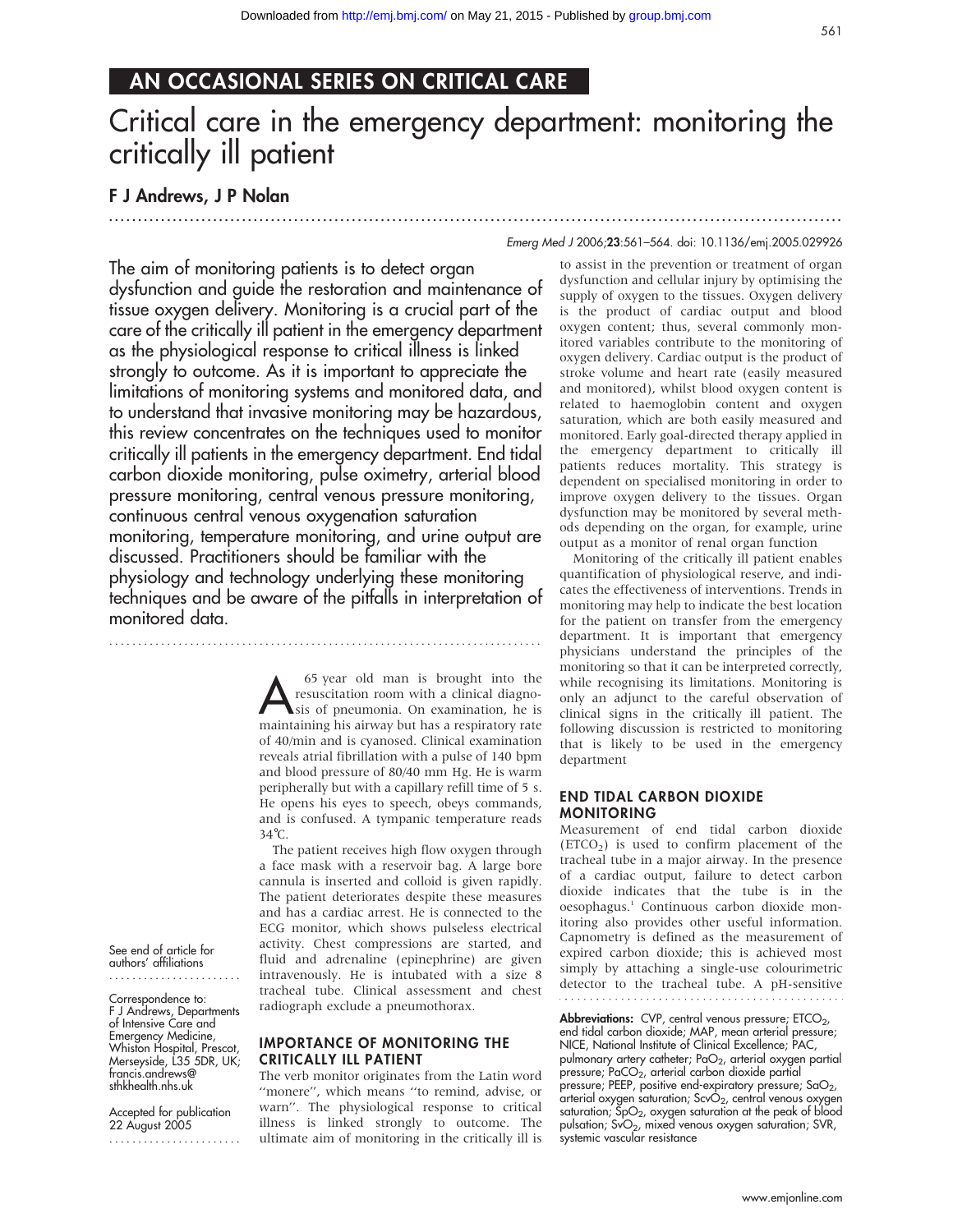indicator strip enables semi-quantitative detection of exhaled carbon dioxide. The absence of carbon dioxide is indicated by a purple colour, while a yellow colour indicates a  $CO<sub>2</sub>$ concentration of more than 2%, indicating successful tube placement in the upper airways.

More comprehensive information is provided by capnography, in which the  $ETCO<sub>2</sub>$  waveform is displayed continuously. Electronic capnometers use infrared light absorption to measure the concentration of  $CO<sub>2</sub>$  in the exhaled gas which relates inversely to quantity of infrared light transmitted. The monitor may be placed directly in line with the patient's breathing system or a constant sample of gas can be diverted to the capnometer (this is known as a sidestream analyser). Sidestream devices are lighter and more flexible, but have a slower response time of 1–2 s, and some gas mixing occurs so that the measured values of  $CO<sub>2</sub>$ may be slightly less than in mainstream monitors.

Changes in the shape of the graph (fig 1) enable correlation with clinical conditions such as airflow obstruction and changes in dead space ventilation following a pulmonary embolus. For example, in patients with expiratory obstruction of the small airways, such as asthma, late emptying of poorly ventilated alveoli causes an upwardsloping plateau phase during expiration, and partial obstruction of a mainstem bronchus may be indicated by a "stepladder" appearance at the beginning of expiration.  $ETCO<sub>2</sub>$  is measured at the end of the expiratory phase (after dead space volume has been exhaled) and approximates the alveolar  $CO<sub>2</sub>$  concentration. The ETCO<sub>2</sub> provides a very indirect indication of PaCO<sub>2</sub> (arterial carbon dioxide partial pressure), but this is unreliable because of variation in the alveolar-arterial  $CO<sub>2</sub>$  gradient. Arterial blood gas analysis will enable the  $ETCO<sub>2</sub>$  to be calibrated against the PaCO<sub>2</sub>; the capnometer can then be used as an indirect, continuous monitor of PaCO<sub>2</sub> and therefore ventilation. Decreases in cardiac output due to hypovolaemia or cardiac dysfunction reduce pulmonary perfusion and increase the alveolar dead space, which reduces the  $ETCO<sub>2</sub>$  independently of any change in ventilation. Thus, the capnometer is not an absolutely reliable monitor of ventilation and requires frequent calibration against arterial blood gases. Nonetheless, the capnometer is used commonly to monitor the adequacy of ventilation, for example during the transfer of head injured patients.

False-positive capnometry after oesophageal intubation has been described in a few circumstances, including following mouth-to-mouth resuscitation, ineffective bagvalve-mask ventilation (causing gastric distension), and after the ingestion of carbonated beverages. Carbon dioxide is eliminated within 10–15 s of applying ventilation; hence, at



Figure 1 (A) Normal arterial pressure waveform and (B) over-damped arterial pressure waveform, due to partially blocked arterial cannula or air bubbles in circuit.

least six ventilations should be undertaken before using a colourimetric capnometer. Infrared capnometers are more accurate and reliable than colourimetric capnometers, especially in shocked patients.<sup>2</sup> During cardiac arrest there is no delivery of carbon dioxide to the lungs and in 25% of cases carbon dioxide will not be detected despite correct placement of the tracheal tube.<sup>3</sup>

## PULSE OXIMETRY

Pulse oximetry is the continuous non-invasive measurement of arterial haemoglobin oxygen saturation using a finger or ear probe. The measurement is based on the Beer-Lambert law: optical absorbency is proportional to the thickness of the medium and the concentration of the substance being measured. Both red and infrared light are transmitted through the tissue with pulsatile blood flow. Oxygenated and deoxygenated haemoglobin differ in their capacity to absorb red (600–750 nm wavelengths) and infrared light (850–1000 nm wavelengths): oxygenated haemoglobin absorbs more infrared light than deoxygenated haemoglobin which, in turn, absorbs more red light than oxygenated haemoglobin. Comparison of absorbances at two different wavelengths (for example, 660 and 940 nm) enables estimation of the relative concentrations of oxygenated and deoxygenated haemoglobin. The oxygen saturation is measured by oximetry at the peak of blood pulsation  $(SpO<sub>2</sub>)$ ; the non-pulsatile background absorption is eliminated enabling accurate estimates of arterial saturation  $(SaO<sub>2</sub>)$  to be made. Pulse oximeters will generally measure SpO<sub>2</sub> with reasonable accuracy and precision if the  $SaO<sub>2</sub>$  is above 75%.<sup>4</sup>

Pulse oximetry is reliable down to haemoglobin concentrations of  $5$  g/dl,<sup>5</sup> but very low cardiac output affects the readings significantly. Pulse oximeters cannot distinguish between carboxyhaemoglobin or methaemoglobin and oxyhaemoglobin because their absorption spectra are similar; in the presence of these dyshaemoglobinaemias the  $SpO<sub>2</sub>$ overestimates the oxygen saturation.<sup>6</sup> Occasionally, dark fingernail polish or very dark skin will cause the oximeter to under-read by up to 5%. The relationship between  $SaO<sub>2</sub>$ and PaO<sub>2</sub> (arterial oxygen partial pressure) is described by the haemoglobin dissociation curve, but the curve is relatively flat above an  $SaO<sub>2</sub>$  of 90%. Therefore, hypoxaemia may develop in patients with an initial high  $PaO<sub>2</sub>$  with relatively little change at first in the  $SpO<sub>2</sub>$ .

The ECG monitored heart rate should match that of the pulse oximeter; a difference in the readings implies that the pulse oximeter is not detecting arterial pulsation or that an artefact is contaminating the signal. Cardiac arrhythmias do not usually affect the accuracy of pulse oximetry but the use of vasoactive drugs may lead to under-reading of the SpO<sub>2</sub>.<sup>8</sup> Dependent venous pooling or valvular insufficiency may cause venous pulsation resulting in erroneous readings; this also occurs during cardiac arrest.

#### ARTERIAL BLOOD PRESSURE MONITORING

Arterial blood pressure can be measured directly, accurately, and continuously by inserting a cannula in the radial, brachial, femoral, or dorsalis paedis artery and connecting it to a calibrated transducer, which converts pressure into an electrical signal (fig 2). The arterial cannula also enables repeated blood sampling. A pressurised flushing circuit maintains a low flow of saline to keep the cannula patent. The system is calibrated against zero by opening the transducer to air.

Arterial blood pressure is an unreliable marker of cardiac output because the latter is influenced significantly by systemic vascular resistance (SVR). Critically ill patients have a very variable SVR, ranging from very low in septic shock to very high in cardiogenic or hypovolaemic shock.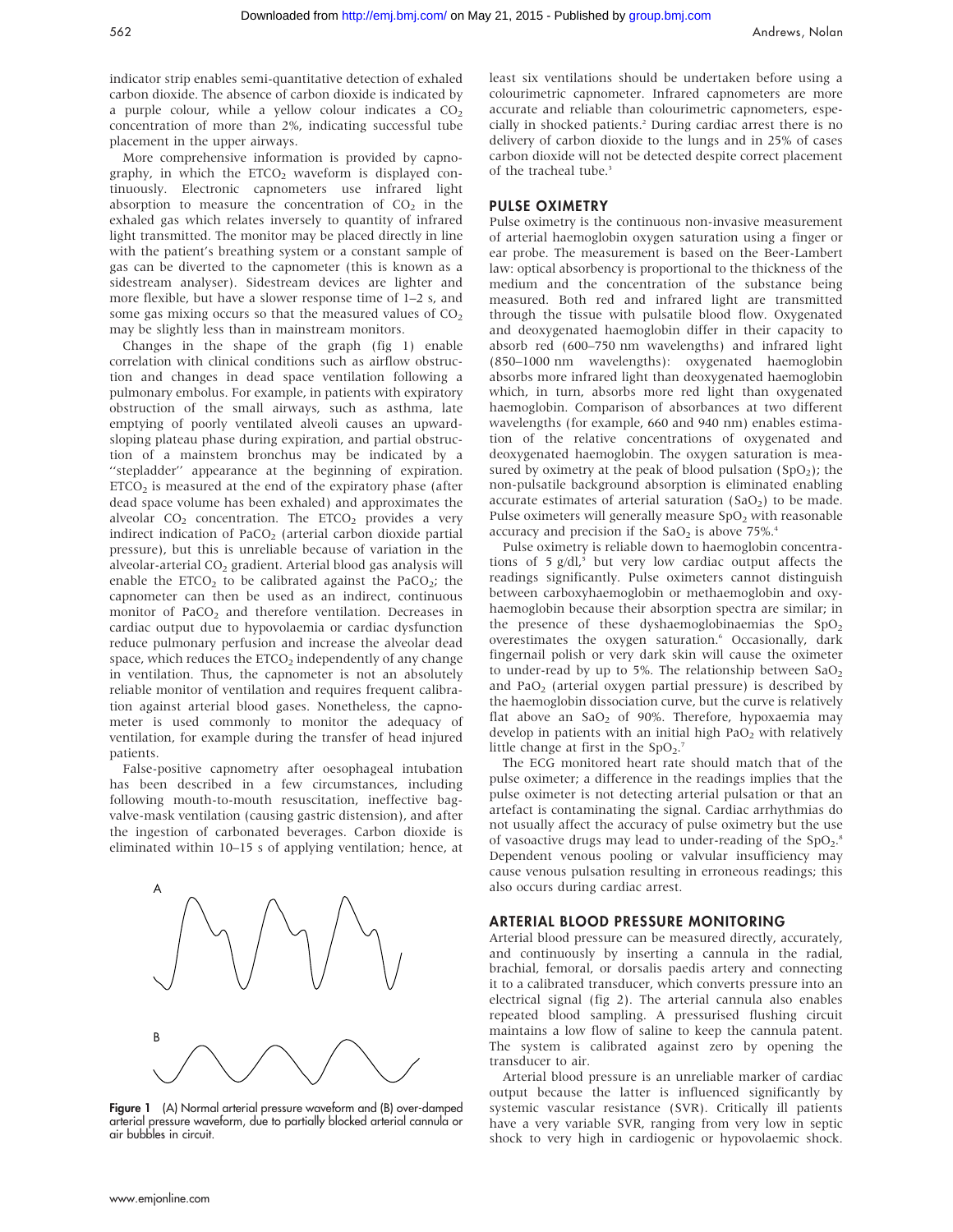

Figure 2 (A) Normal capnograph pattern from an intubated patient and (B) capnograph pattern from a patient with bronchcospasm or obstructed endotracheal tube.

Arterial pressure is also affected by changes in intravascular volume and cardiac output. A significant decrease in mean arterial pressure (MAP) in the critically ill patient often signifies inadequate blood flow to vital tissue. Autoregulatory mechanisms in the vasculature of the brain and kidney may fail because of this impaired oxygen delivery and the perfusion of these organs is then a direct function of the blood pressure. MAP is the main determinant of blood flow to tissues but is not simply the average of the systolic and diastolic pressure. Electronic arterial pressure monitors derive MAP from the area under the pressure waveform and the duration of the cardiac cycle.

Insertion of arterial catheters can cause several complications including thrombosis, embolism, haematoma, pseudoaneurysm, ischaemic necrosis, and infection. Despite these potential complications, invasive direct blood pressure monitoring is a very valuable tool and is essential for monitoring when inotropic and vasopressor drugs are being used and when anaesthesia is induced in a critically ill patient.

#### CENTRAL VENOUS PRESSURE MONITORING

Central venous pressure (CVP) is a potentially useful but often misinterpreted tool for assessing the intravascular volume status of the critically ill patient. Although the CVP is useful for guiding fluid therapy in the critically ill, single CVP measurements correlate poorly with intravascular volume. Central venous catheters are inserted usually into the internal jugular or subclavian vein. Recent National Institute of Clinical Excellence (NICE) guidelines recommend the use of ultrasound to guide insertion.<sup>9</sup> The Seldinger technique is used for insertion and the CVP measured using a pressure transducer. Normal CVP is very variable and depends not only on intravascular volume, but also on patient position, venous tone, intrathoracic pressure, and cardiac valvular disease. Depending on the circumstances, a value anywhere between 6 and 20 mm Hg could be compatible with normovolaemia.

The ventricular preload is determined by the transmural vascular pressure (intravascular minus extravascular pressure), but the CVP transducer measures only intravascular pressure. Changes in the capnograph waveform occur in significant clinical conditions, such as airflow obstruction or increased dead space ventilation (as seen with pulmonary embolism). During spontaneous breathing, the intrathoracic pressure is usually close to zero at the end of expiration and therefore the CVP should be measured at the end of expiration. The measured CVP may fluctuate spontaneously by a few mm Hg without any change in the clinical condition of the patient. The adequacy of intravascular volume is determined by watching the response of the CVP after a fluid bolus of 250–500 ml: no change or a small temporary increase in CVP implies hypovolaemia, a sustained small rise implies normovolaemia, and a significant and rapid rise may indicate hypervolaemia.

There will be a discrepancy between the CVP and left side heart filling pressures in patients with chronic obstructive pulmonary disease, pulmonary hypertension, or mitral valve disease. Complications of insertion include pneumothorax, haemothorax, and arterial puncture, as well as later infective complications.

#### CONTINUOUS CENTRAL VENOUS OXYGENATION SATURATION MONITORING

Measurement of pulmonary artery mixed venous oxygen saturation  $(SvO<sub>2</sub>)$  has been advocated as a useful index of tissue oxygenation and it has been demonstrated that patients with a wide variety of critical conditions such as cardiac failure and sepsis have a poorer outcome when the  $SvO<sub>2</sub>$  is decreased. However, this measurement requires the insertion of a pulmonary artery catheter (PAC), which is relatively invasive and associated with several complications. The use of PACs is on the decline and they are being replaced gradually by non-invasive cardiac output monitors. The monitoring of central venous oxygen saturation  $(Scvo<sub>2</sub>)$ has been advocated as a simple method of assessing changes in the global oxygen supply-to-demand ratio in various clinical settings.<sup>10</sup> The advantage of  $ScvO<sub>2</sub>$  measurement is that it requires only the insertion of a central venous catheter rather than a PAC.

A recent prospective randomised study conducted in an emergency department comparing two algorithms for early goal-directed therapy in patients with severe sepsis and septic shock has demonstrated the utility of  $ScvO<sub>2</sub>$  monitoring in improving the outcome from early sepsis.<sup>11</sup> Maintenance of ScvO<sub>2</sub> above 70% (in addition to maintaining CVP above 8– 12 mm Hg, MAP above 65 mm Hg, and urine output above 0.5 ml/kg/h) resulted in a 15% absolute reduction in mortality compared to the same treatment without  $ScvO<sub>2</sub>$ monitoring. These findings have rekindled interest in  $ScvO<sub>2</sub>$ measurements in critically ill patients.

In healthy individuals,  $S$ cvO<sub>2</sub> is slightly less than  $S$ vO<sub>2</sub>; however, for patients with shock,  $S$ cvO<sub>2</sub> becomes greater than  $SvO<sub>2</sub>$ , particularly in sepsis. This is because of the redistribution of blood towards the cerebral and coronary circulation, away from the splenic, renal, and mesenteric vascular system. In critically ill patients, changes in  $ScvO<sub>2</sub>$ paralleled changes in  $SvO<sub>2</sub>$  and therefore the absolute differences between the two measurements are less important.12 Measurements are not affected by any of the variables that might influence reflection spectrophotometry, such as dysfunctional haemoglobins, abnormal pH, and blood temperature.

#### TEMPERATURE MONITORING

Temperature monitoring is a vital but often neglected part of the management of a critically ill patient. Hypothermia causes coagulopathy and increases blood loss as well as depressing the functions of all organs. Rewarming increases cardiovascular instability because of vasodilatation and shivering. These patients often have substantial oxygen debt and this is exacerbated by shivering. Adrenergic responses are increased in hypothermia and this increases cardiac morbidity.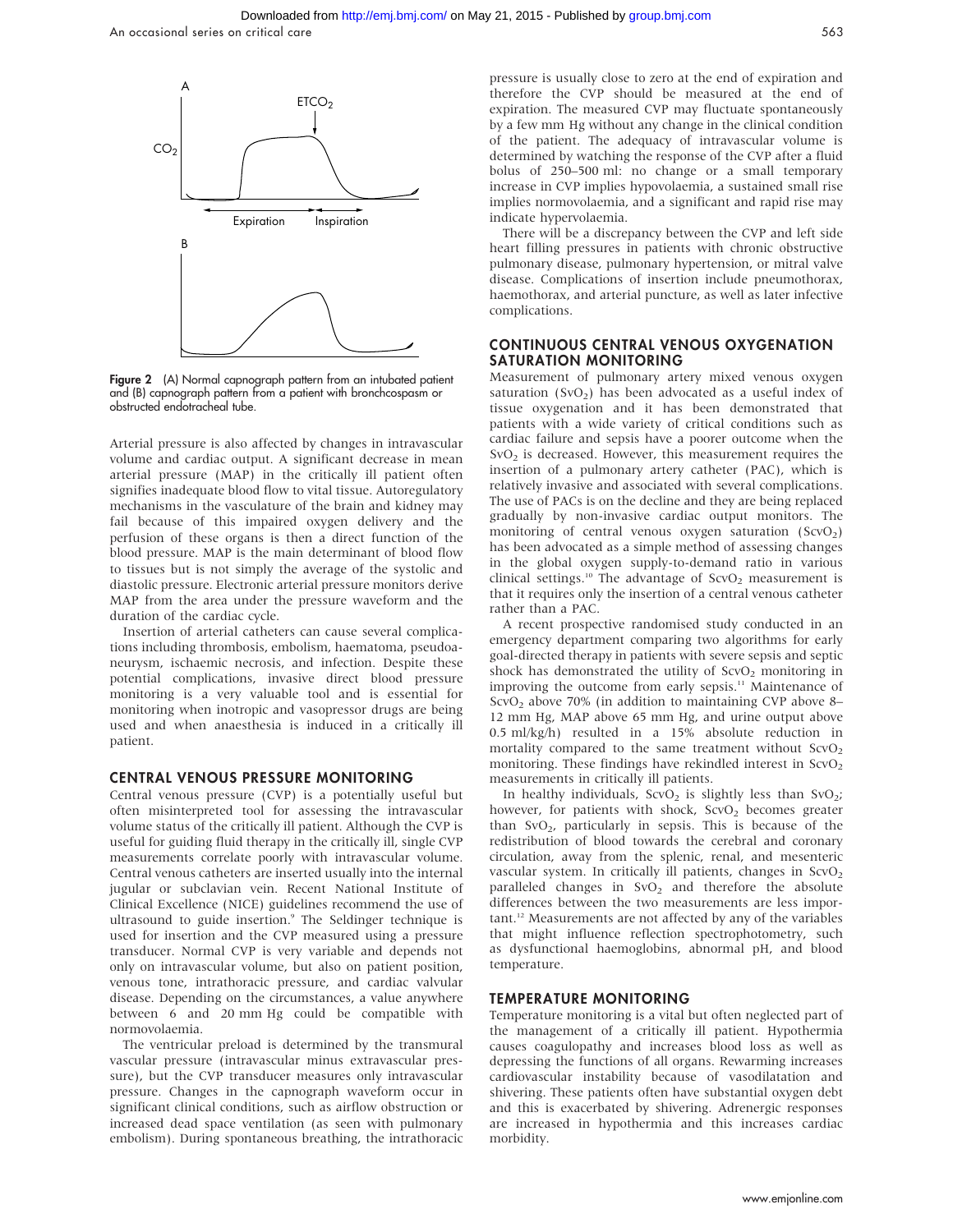Peripheral temperature reflects tissue perfusion and is affected by vasoconstriction and low cardiac output. Core temperature can be monitored at the tympanic membrane, oesophagus, bladder, or rectum. In shock there is an increased gradient between core and peripheral temperature and this provides a useful non-specific monitor of the effectiveness of resuscitation. Thermistors are used commonly for monitoring core temperatures and are based on the principle of changing resistance with temperature. Core temperature can be assessed rapidly using non-invasive tympanic thermometers, but these are not always reliable in critically ill patients.<sup>13</sup> Oesophageal and urinary bladder methods measure temperature continuously but have the disadvantage of being suitable only for intubated and sedated patients, or patients with a urinary catheter, respectively.<sup>14</sup> Studies have shown that oesophageal and urinary bladder methods are highly reliable and superior to rectal methods.<sup>15</sup>

#### URINE OUTPUT

Hourly urine output is a very useful guide to the adequacy of cardiac output, splanchnic perfusion, and renal function. A commonly used urine flow threshold of 0.5 ml/kg/h is used to aid monitoring during resuscitation; a urine output of less than this indicates inadequate resuscitation.

#### CASE PROGRESSION

After 3 min of CPR, and intravenous adrenaline and colloids, a cardiac output is restored with a blood pressure of 90/ 50 mm Hg; but the patient remains unresponsive and requires on-going positive pressure ventilation, using a portable ventilator. A left radial arterial line is inserted and a central line inserted via the right internal jugular vein, under ultrasound control. A central venous oximetry catheter is placed and, following calibration, the  $ScvO<sub>2</sub>$  reading is 52%. The CVP reading is 12 mm Hg. A fluid challenge does not increase the CVP significantly and further fluid is given until normovolaemia is restored. At this stage, persisting hypotension is treated with an infusion of noradrenaline (norepinephrine) and the patient is transferred to the intensive care unit.

## QUESTIONS

- $\bullet$  How accurate is pulse oximetry in hypotensive patients?
- Is measurement of the tympanic temperature the best way to determine the core temperature in the critically ill?
- $\bullet$  Is ETCO<sub>2</sub> monitoring of value after intubation of a patient in cardiac arrest?
- Can the measurement of blood pressure from an arterial line assess accurately the cardiac output?
- $\bullet$  How does ScvO<sub>2</sub> relate to SvO<sub>2</sub> in the critically ill patient with sepsis?

## SUMMARY AND DISCUSSION

Monitoring the critically ill patient in the emergency room is important, especially in the face of increasing evidence that early aggressive intervention in the emergency room improves outcome. However, there are few clinical trial data to demonstrate a beneficial effect for most forms of monitoring.16 Practitioners should be familiar with the physiology and technology underlying these monitoring techniques and be aware of the pitfalls in interpretation of monitored data. Monitoring is not infallible; it should be used as an adjunct to clinical examination.

#### Authors' affiliations .....................

F J Andrews, Departments of Intensive Care and Emergency Medicine, Prescot, Merseyside, L35 5DR, UK

J P Nolan, Department of Anaesthesia and Intensive Care Medicine, Royal United Hospital, Combe Park, Bath, BA1 3NG, UK

Funding: none

Competing interests: none declared

#### REFERENCES

- 1 Holland R, Webb RK, Runciman WB. Oesophageal intubation: an analysis of 2000 incident reports. Anaesth Intensive Care 1993;21:608–10.
- 2 Salem MR. Verification of endotracheal tube position. Anesthesiol Clin North America 2001;19:813–39.
- 3 Takeda T, Tanigawa K, Tanaka H, et al. The assessment of three methods to identify tracheal tube placement in the emergency setting. Resuscitation  $2003.56.153 - 6$
- 4 Wouters PF, Gehring H, Meyfroidt G, et al. Accuracy of pulse oximeters: the European Multi-Center Trial. Anesth Analg 2002;94:S13–16.
- 5 Jay GD, Hughes L, Renzi FP. Pulse oximetry is accurate in acute anemia from hemorrhage. Ann Emerg Med 1994;24:32–5.
- 6 Jubran A. Pulse oximetry. In: Tobin MJ, ed. Principles and practice of intensive care monitoring. New York: McGraw-Hill, 1998:261-87
- 7 J**ubran A**. Pulse oximetry. *Intensive Care Med* 2004;**30**:2017–20.<br>8 Won**g DH**, Tremper KK, Davidson J. Pulse oximetry is accurate in patients with<br>dysrrythmias and a pulse deficit. Anesthesiology 1989;**70**:1024–5.<br>9 **N**
- locating devices for placing central venous catheters. Technology appraisal guidance No. 49, September 2002. www.nice.org.uk.
- 10 Rivers PR, Ander DS, Powell D. Central venous oxygenation saturation monitoring in the critically ill patient. Curr Opin Crit Care Med 2001;7:204–11.
- 11 **Rivers E**, Nguyen B, Havstad S, *et al.* Early goal directed therapy in the treatment of severe sepsis and septic shock. N *Engl J Med* 2001;345:1368–77.
- 12 Reinhart K, Kuhn HJ, Hartog C, et al. Continuous central venous and pulmonary artery oxygen saturation monitoring in the critically ill. Intensive Care Med 2004;30:1572–8.
- 13 **Staven K**, Saxholm H, Smith-Erichsen N. Accuracy of infrared ear<br>thermometry in adult patients. *Intensive Care Med* 1997;**23**:100–5.<br>14 **Giuliano KK**, Scott SS, Elliot S, *et al.* Temperature measurement in critically
- orally intubated adults: a comparison of pulmonary artery core, tympanic, and oral methods. Crit Care Med 1999;27:2188–93.
- 15 Lefrant JY, Muller L, Emmanuel Coussaye J, et al. Temperature measurement in intensive care patients: comparison of urinary bladder, oesophageal rectal, axillary, and inguinal methods versus pulmonary artery core method. Intensive Care Med 2003;29:414–18.
- 16 Bellomo R, Uchino S. Cardiovascular monitoring tools: use and misuse. Curr Opin Crit Care 2003;9:225–9.